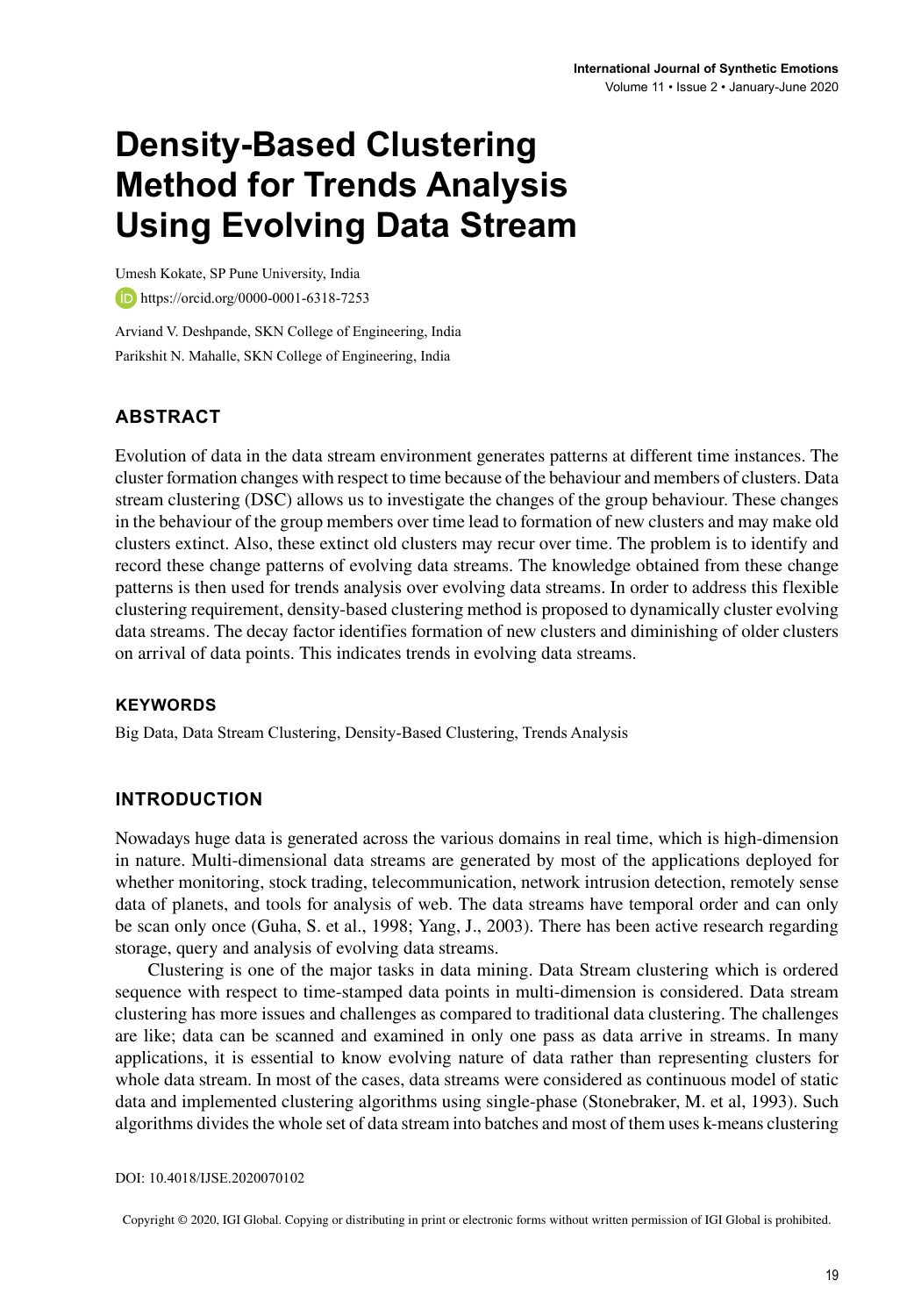algorithms in this finite batch of data (Guha, S. and Mishra, N., 2016; O'callaghan, L. et al., 2002). These algorithms were not in a position to identify the evolving characteristics of data stream. Some of the algorithms try to solve this issue by deploying moving window technique. This again gives partial results in most of the cases (Guha, S. and Mishra, N., 2016; O'callaghan, L. et al., 2002).

Data stream clustering methods proposed by (Aggarwal, C.C. et al., 2004) implemented data stream clustering using two-phase methods, online and offline methods. During online phase data stream is quickly processed and statistical summary is calculated and then during offline phase the same summary is used to generate clusters. The methodology and procedures regarding division of time horizon and statistics management are implemented. This is shown in CluStream (Guha, S. et al., 1998). Most of the data stream algorithms are using two-phase approach similar to CluStream. Semi-Partitioning method is deployed for improved offline phase by (Wang, Z. et al., 2004). Clustering of set of data streams as well as distributed data streams as an extension of work is also mentioned. As CluStream and related algorithms uses k-means method during offline phase, there are number of limitations such as, k-means identify only spherical clusters and not able to detect arbitrary shape clusters, k-means algorithm may not able to detect noise or outliers effectively, it requires number of scans of data, and thusit is not possible to apply directly to large volume of data stream. In CluStream algorithm online phase processesraw data to generate micro-clusters, and these clusters are then used as basic elements during offline phase for further refinement of clusters.

Clustering of data stream using density-based strategy has been widely used and another major methodology in clustering algorithms. In density-based clustering it is possible to identify arbitrary shaped clusters, it can remove noise or outliers and it is possible to scan data only once in order to examine raw data. This method is natural and referred as basic clustering technique for data stream clustering application. As compared to k-means methods density-based clustering does notrequire prior knowledge of number of probable clusters. DenStream (Cao, F. et al., 2006) algorithm was proposed which calculate density of each data points, and based of certain threshold values the data points are grouped to form a cluster. This requires two phases to implement the clusters. During First Phase, on-line computations are carried out in orders to gather statistical information, this step should be quick and fast as evolving nature of the data stream does not allow to retain the data records for much more time, thus micro-clusters are formed. During Second phase, off-line processing is performed on micro-clusters in order to generate macro-clusters, this leads to formation of arbitrary shape clusters.

In this research work, we propose algorithms to identify trends in evolving data streams which uses D-Stream algorithm (Chen, Y. and Tu, L., 2007), which is a density grid-based clustering framework for data streams. In k-means algorithm, data stream is considered as long sequence of static data set, but the main interest lies in identifying evolving patterns or trends in case of temporal feature of the data stream. The concept of decay factor with respect to the density of data points is introduced for detecting dynamic nature of clusters.

In case of ClusStream architecture it is necessary to explicitly mention the time-duration for clustering, whereasin case of D-Stream algorithm, decay factor of the density which is associated with each data point automatically identify dynamically evolving clusters. This is achieved by calculating weights on the most recent data while considering historical information. Prior information regarding number of clusters is not essential for D-Stream algorithm; therefore it works with very less domain knowledge of application data. In case of evolving data stream, volume of the data is very large; it is not possible to record information related to density for each data. It istherefore, proposed to use grids i.e. set of small cells, to map data records into corresponding grid. The advantage of using grids to map the data records is, storage of raw data is not essential whereas only information regarding new data which was mapped to corresponding grid need to be maintained. In case of multi-dimensional data, there is substantial increase in number of grids. The issue is to handle high dimensionality and scalability of such data. It is observed that, in most of the cases, majority of the grids are empty of contains fewer data records. In D-Stream algorithm these issues are addressed by in depth study of relationship between data density, decay factor and time horizon. There is a unique method that exists